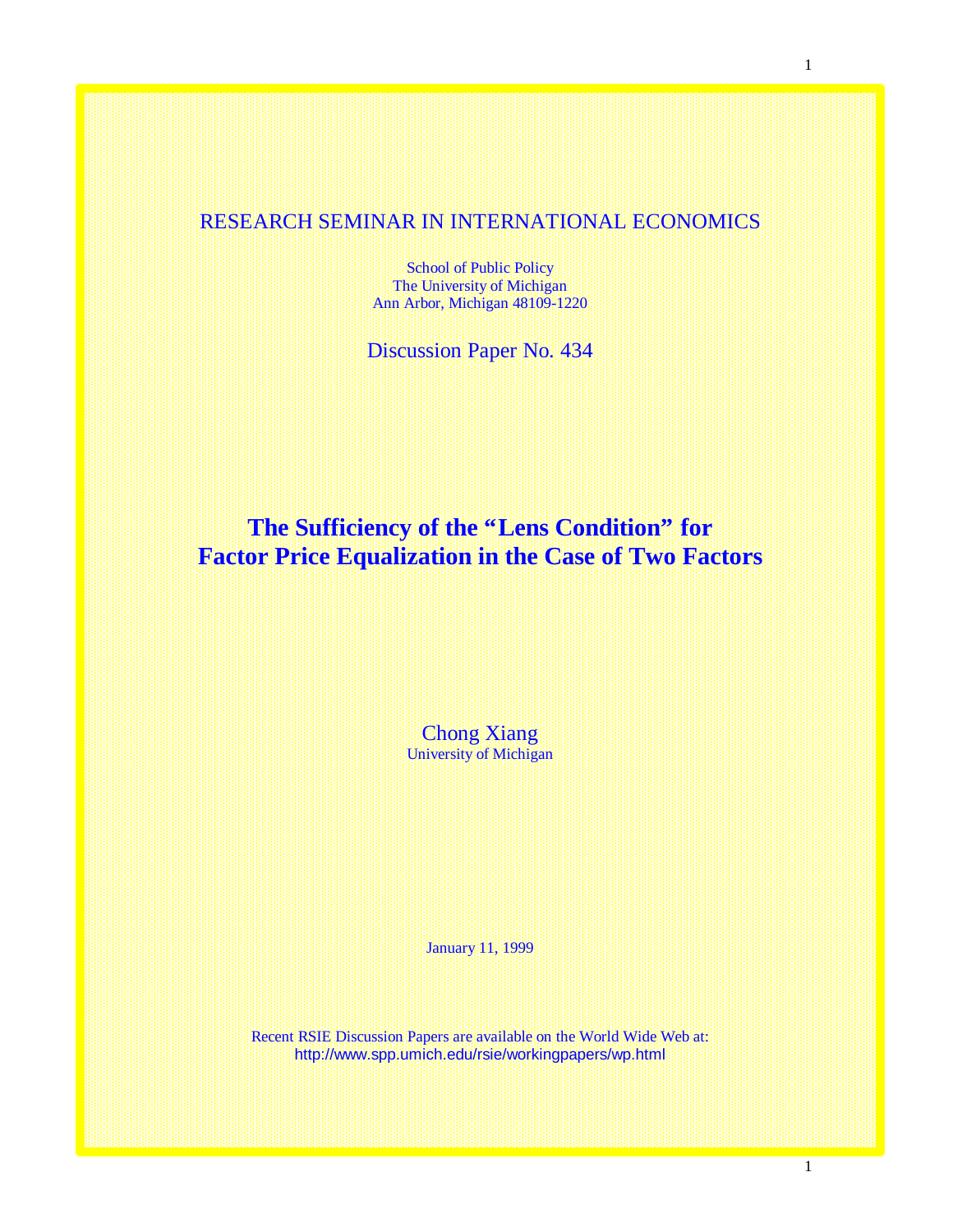# **The Sufficiency of the "Lens Condition" for**

# **Factor Price Equalization in the Case of 2 Factors\***

By

## **Chong Xiang**

Department of Economics

University of Michigan

Ann Arbor, MI 48109-1220

Email: cxiang@econ.lsa.umich.edu

Last Revision: January 11, 1999

l

<sup>\*</sup> I am grateful to Alan V., Deardorff, who patiently read the early drafts of my paper and made very helpful comments; to Ufuk Demiroglu, for his encouragement at the early stage of my work; and also to Gordon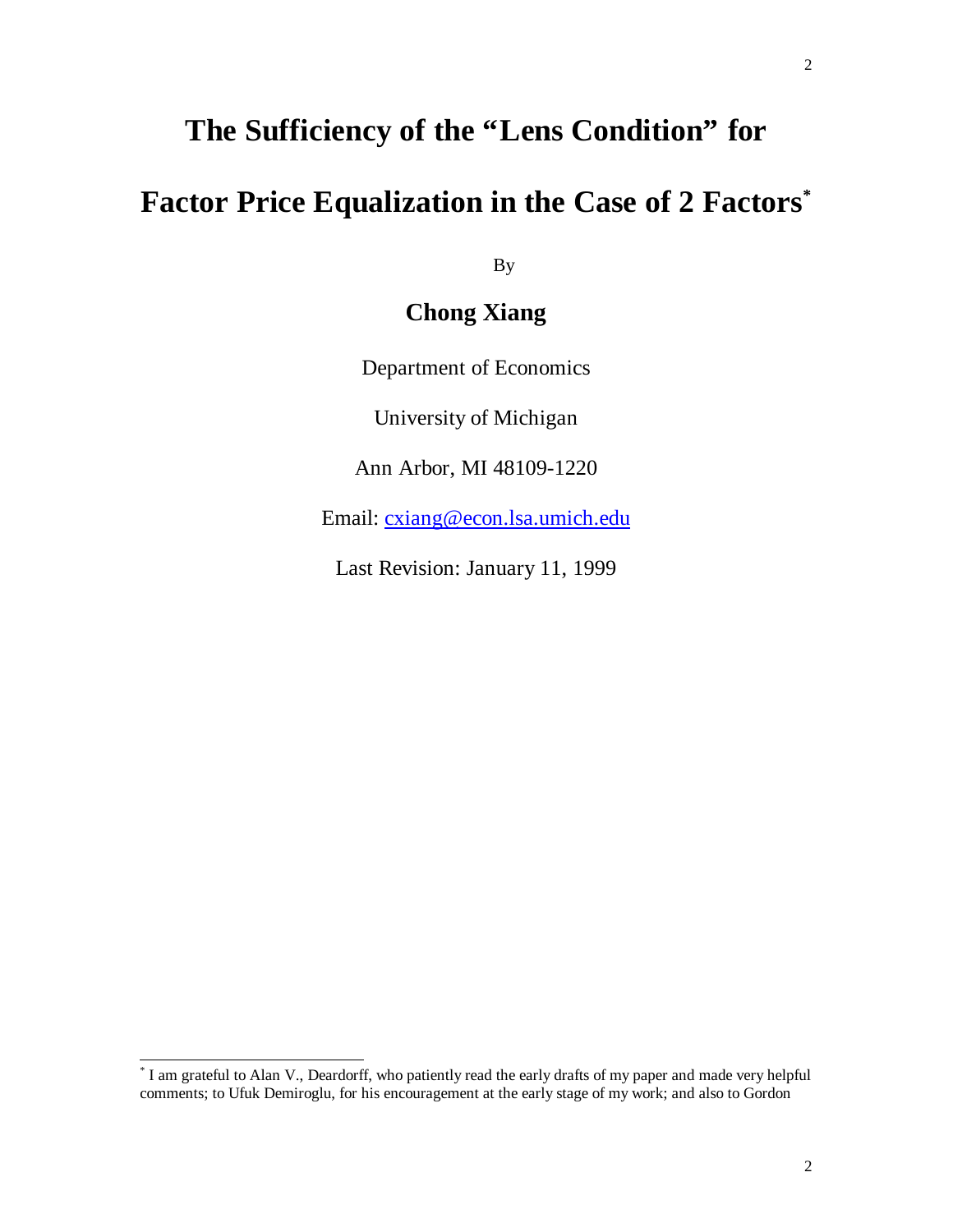## **Abstract:**

Factor price equalization (FPE) is a central theme in trade theory, for which Dixit and Norman (1980) establish the necessary and sufficient condition (the FPE condition). Deardorff (1994) provides a more intuitive condition (the lens condition) and establishes its necessity in general, as well as its sufficiency for the case of 2 countries. In this paper, I prove that the lens condition is sufficient for FPE in the case of 2 factors. This theorem has implications for empirical work.

l

Hanson, who gave me very helpful comments.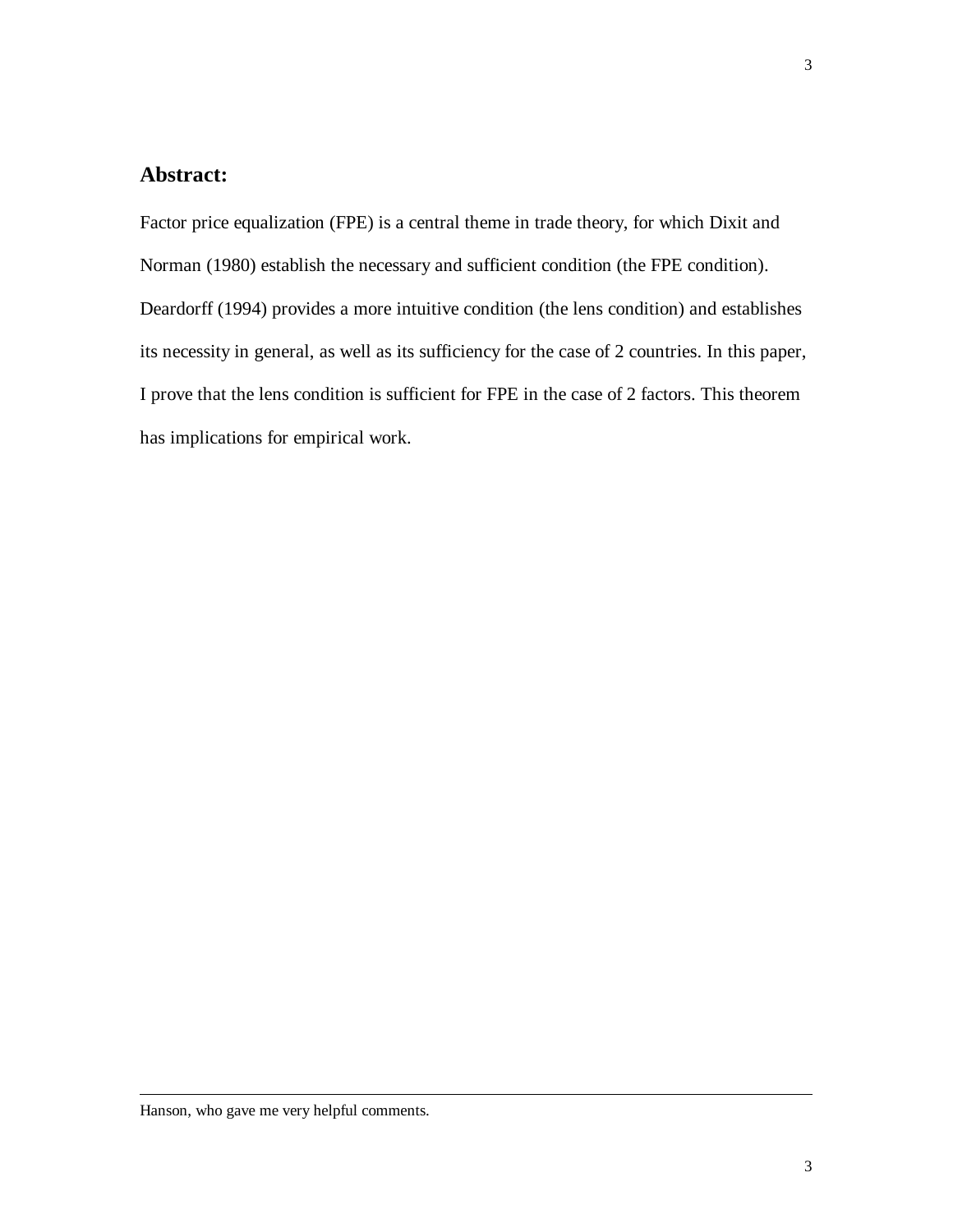### **1. Introduction**

The concept of factor price equalization (FPE) is central to the theory of international trade. Dixit and Norman (1980) establish that with perfect competition and constant returns to scale, the necessary and sufficient condition for FPE is that the outputs of the "integrated world economy" (IWE) can be produced using the technology of the IWE, with each factor of each country fully employed. <sup>1</sup>To help visualize this somewhat abstract condition, a factor endowment box (FEB)<sup>2</sup> is presented both for the case of 2 factors, 2 countries and 2 goods and that of 2 factors, 2 countries and 3 goods. In the FEB, a polygon (in the case of 2 goods, a parallelogram) can be drawn, with each side being the factor usage vector of one sector in the IWE. When there are only 2 countries, the distribution of factor endowments can be represented by a point in the FEB. It is then straightforward that FPE is achieved if and only if the point lies within the polygon. A natural question to ask is, if the numbers of factors, goods and countries are arbitrary, can we still visualize the FPE condition in a similar fashion?

Deardorff (1994) explores this idea and formalizes the visualization as the "lens condition"; i.e. the lens spanned by the vectors of the countries' factor endowments lies inside the lens spanned by the factor usage vectors of all sectors in the IWE. In addition to being easier to visualize than the Dixit-Norman condition, the lens condition also formalizes the intuition that, to achieve FPE, the variation across countries in relative endowments must be less, in some sense, than the variation across industries in factor intensities. Deardorff proceeds to show that the lens condition is necessary for FPE in general, and in the case of 2 countries it is also sufficient. He also conjectures that the lens condition is sufficient for an arbitrary number of factors, goods and countries. (I refer this conjecture as the "Deardorff conjecture".)

In this paper, I show that the conjecture holds in the case of 2 factors for an arbitrary number of goods and countries. The case of 2 factors deserves attention because the factor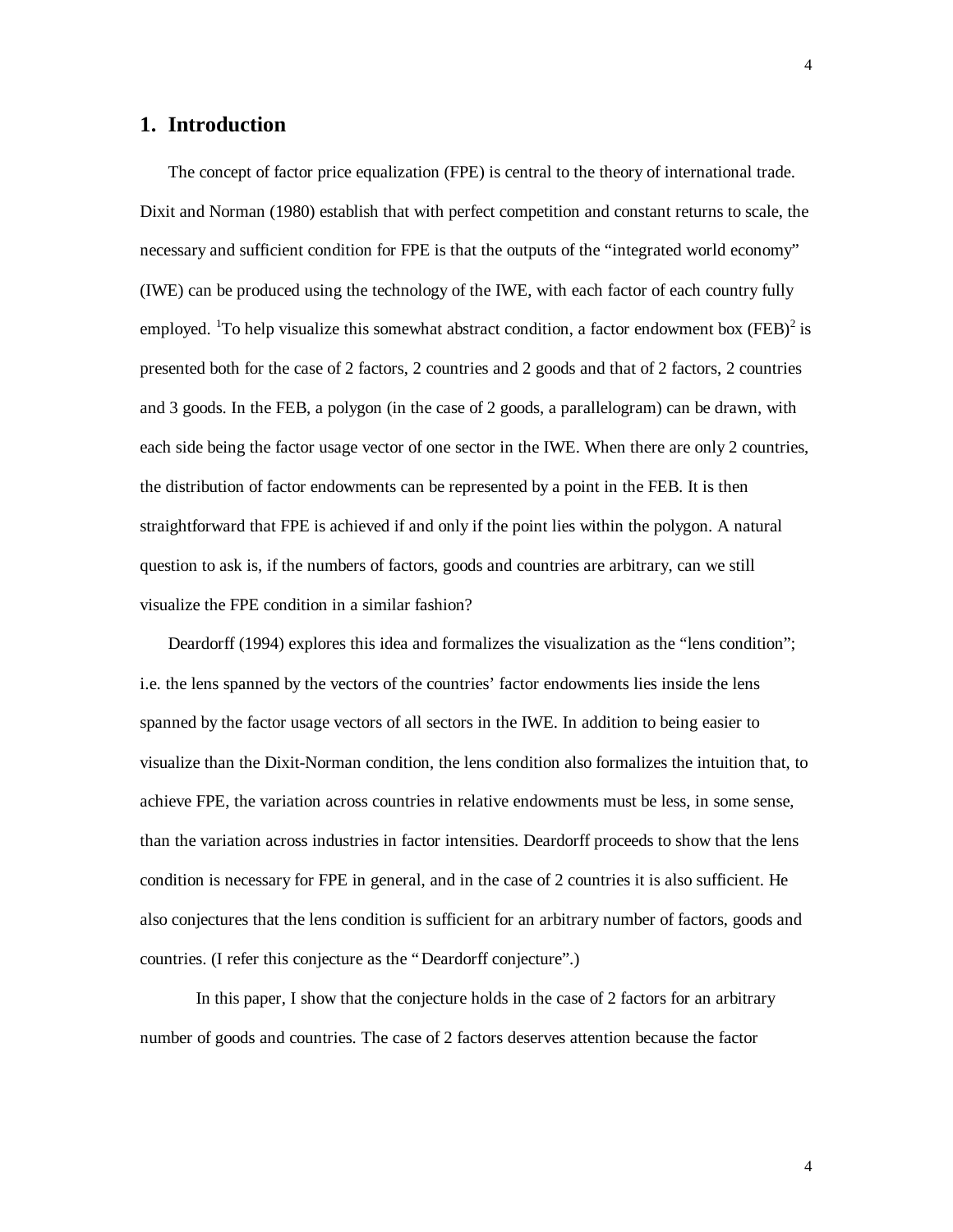endowment box has probably become the most widely used tool to analyze factor price equalization, and in almost all cases, such a box is drawn in 2 dimensions. It is therefore important to notice, and comforting to know, that such a box drawn in 2 dimensions is indeed appropriate for an arbitrary number of goods and countries. What's more, the theorem proved in this paper could serve as the theoretical foundation for meaningful empirical work. For instance, some authors have noticed that the Heckscher-Ohlin-Vanek (HOV) theorem performs poorly even among developed countries.<sup>3</sup> Could this be because even developed countries have very different factor endowments so that FPE fails to hold among them? This is an empirical question, and one good way of answering it is to test the lens condition. However, if the lens condition is necessary but insufficient, the answer is incomplete. The rejection of the lens condition implies that the answer is yes, but the acceptance of the lens condition does not imply that the answer is no. Only when the lens condition is both necessary and sufficient can we obtain an unambiguous answer in both cases.

Debaere and Demiroglu (1998) test the lens condition empirically for 2 factors (capital and labor) and for different groups of countries.<sup>4</sup> They accept the lens condition for a group of developed countries, and reject the condition for a group consisting of both developed and developing countries. Their work suggests that among developed countries, factor endowments are similar enough for FPE to hold.<sup>5</sup> Therefore it seems appropriate to conclude that the poor

-

<sup>1</sup> Blackorby, Schworm and Venables (1993) provide alternative necessary and sufficient conditions for factor price equalization.

 $2$  Figure 4.4 and 4.6 in Dixit and Norman (1980).

<sup>&</sup>lt;sup>3</sup> See, for example, Brecher and Choudhri (1988), and Gabaix (1997).

<sup>&</sup>lt;sup>4</sup> They cited Demiroglu, Ufuk (1997) "The lens Condition: The Two Factor Case" (mimeo, University of Michigan) and Qi, Ling (1998) "Deardorff's Condition for Factor Price Equalization in the Two-factor Case" (mimeo, Kyoto University). Both authors proved the same theorem. However, my work is entirely independent, and through private conversation with Ufuk Demiroglu, I learned that both proofs were long and not easily understandable. I also learned that Demiroglu's mimeo is unfinished.

<sup>&</sup>lt;sup>5</sup> Arguably, the evidence is not overwhelming. For instance, other factors, such as land, are left out of the test. However, I believe that their work is the first step in the right direction.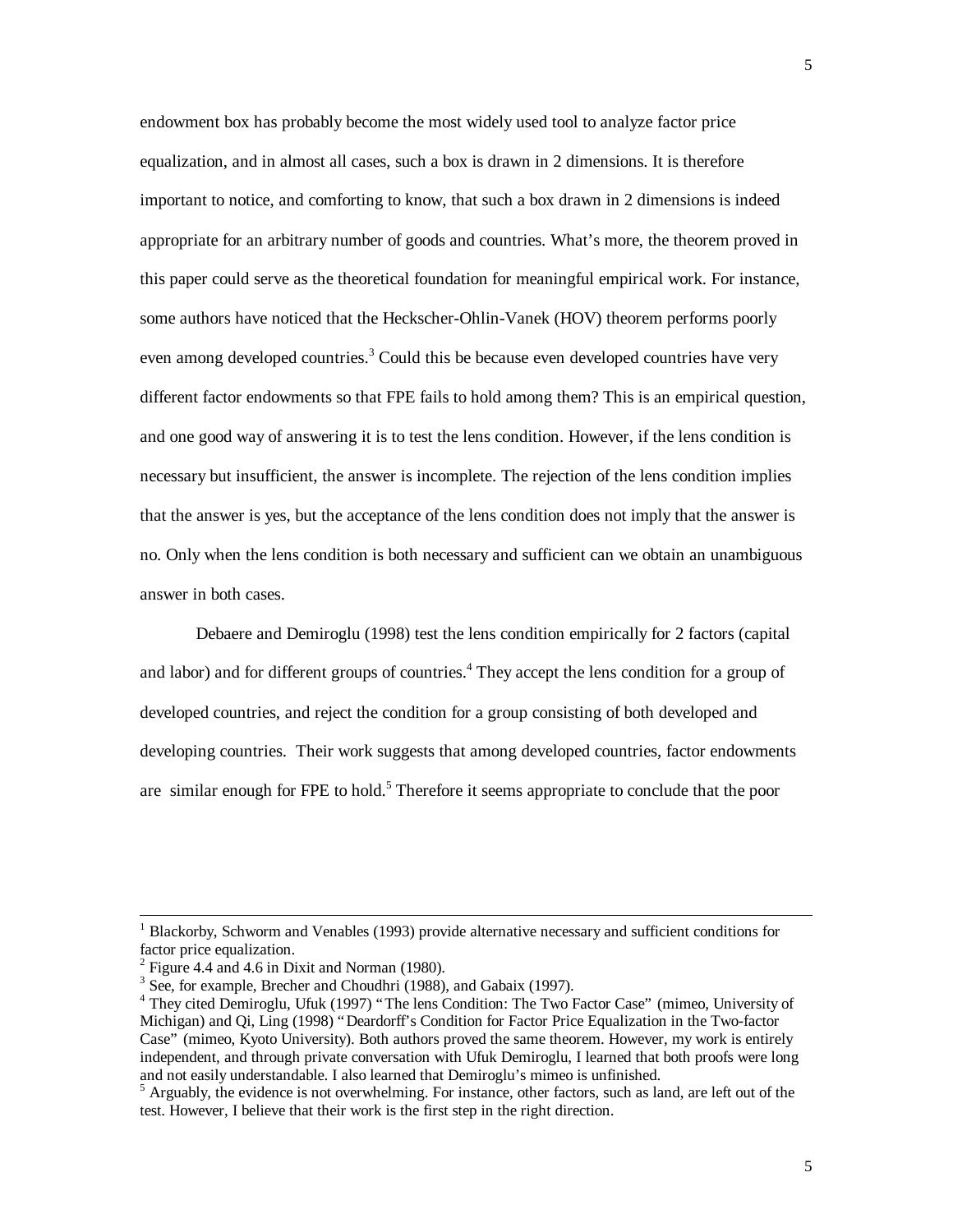performance of HOV among developed countries<sup>6</sup> is not due to the failure of FPE that is caused by very different factor endowments.

### **2. The Setup, and the Lemma**

1

Consider a multi-dimensional Heckscher-Ohlin setup. Suppose there are *f* factors, *n* sectors, and *m* countries. Index the factors, sectors and countries by *j, i* and *c* respectively. Each sector uses some or all of the factors as inputs, and produces one distinct consumption good as the output. For each sector *i*, the production technology is identical across countries, and characterized by constant returns to scale. All the domestic and international markets are perfectly competitive. Factors are mobile within a country, but immobile internationally.

If, in the above model, factors are allowed instead to move freely across country borders, the economy becomes the "integrated world economy" (IWE). As argued by Dixit and Norman (1980), FPE can be achieved without international factor mobility if and only if the world outputs of the IWE can be replicated using the IWE production techniques while fully employing each factor in each country. Call this condition "the FPE condition".

Let *v* be an *n*  $\hat{f}$  matrix that has as its rows the factor usage vectors of the sectors of the IWE; i.e.  $v_{ii}$  is the amount of factor *j* demanded by sector *i* in the IWE. Call  $v$  the "IWE factor" usage matrix." Let *V* be an *m ´ f* matrix that has as its rows the factor endowment vectors of all the countries; i.e.  $V_{cj}$  is country *c*'s endowment of factor *j*. Call *V* the "factor endowment matrix." Let  $u_n$  be a  $1 \times n$  row vector of ones, and  $u_m$  a  $1 \times m$  row vector of ones. Since all factors are fully employed in the IWE, the individual sectors' demands for each factor must add up to the world endowment of that factor. In mathematical notation,  $u_n v = u_m V(v$  is said to be an "equal-sum matrix" to *V*).

<sup>&</sup>lt;sup>6</sup> Davis and Weinstein (1998) find good empirical support for HOV among developed countries after considering such extensions as technological differences and non-FPE.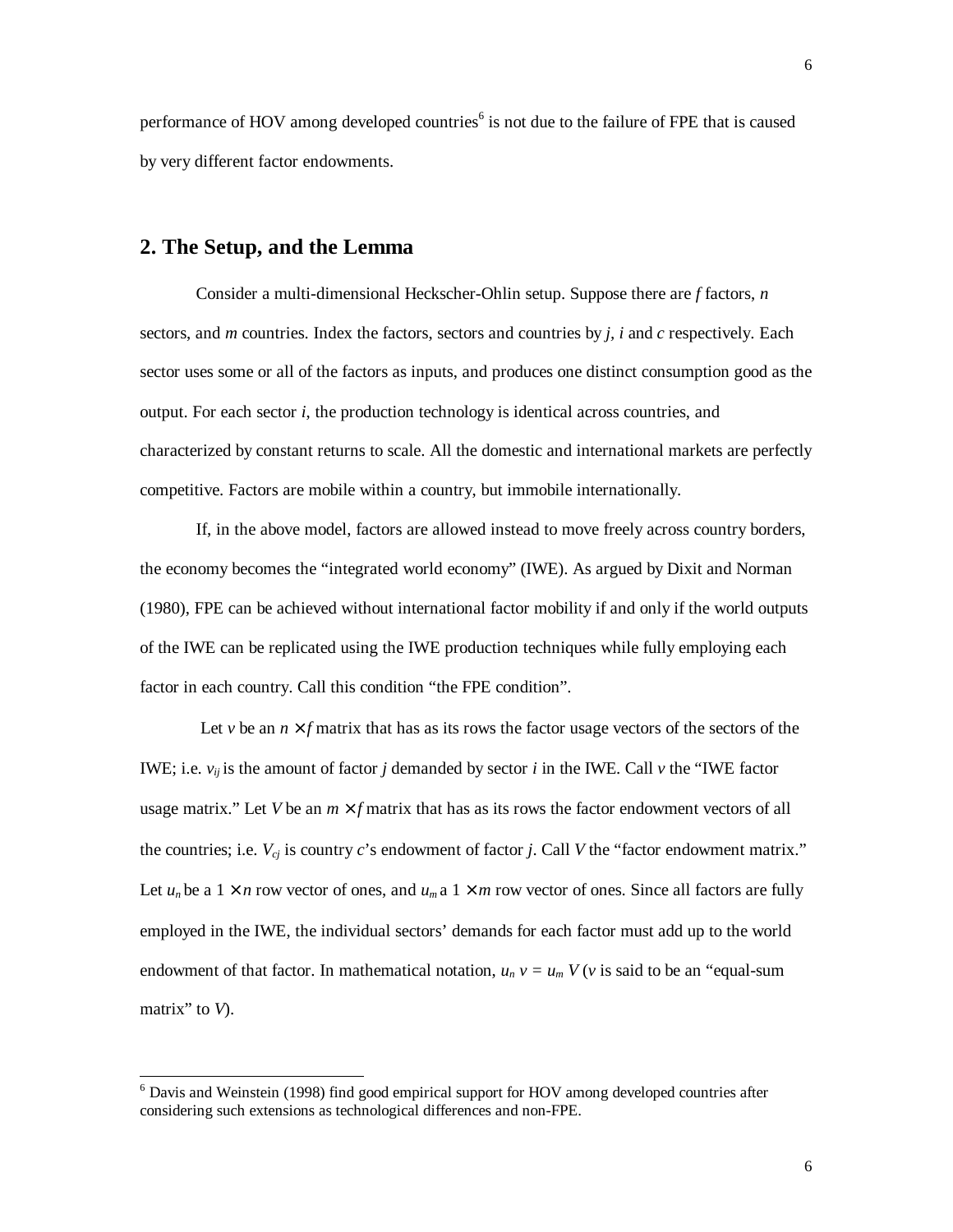One way of stating the FPE condition formally is to define the operator "-FPE-" as follows:

**Definition (-FPE-)**: *v*-FPE-*V* if and only if there exists an *m ´n* matrix, *l,* (referred to as the "FPE matrix") such that:

\n- (1) 
$$
1 \, v = V
$$
\n- (2) "  $c = 1, 2, \ldots m$  and  $i = 1, 2, \ldots n$ ,  $I_{ci} \mathbf{\hat{I}} \, [0, 1]$
\n- (3)  $u_m \mathbf{I} = u_n$
\n

The FPE matrix *l* tells us how, to achieve FPE, the production of the world outputs of the IWE should be distributed across the *m* countries. Namely,  $I_{ci}$  is the share of the IWE output of good *i* that country *c* has to produce using the IWE production technique. Condition (1) then says that after such a distribution, each factor in each country has to be fully employed. Condition (2) says that all the shares have to be between 0 and 1. Condition (3) says that for a given good *i*, the shares of all the countries have to add up to 1.

It turns out that the operator "-FPE-" has the following important property:

**Lemma**: Let the *n*  $\hat{ }$  *f* matrix *v, q*  $\hat{}$  *f* matrix *M*, and *m*  $\hat{}$  *f* matrix *V* be equal sum matrices such that *v*-FPE-*M* and *M*-FPE*-V*. Then *v*-FPE-*V*; i.e. the operator "-FPE-" is transitive. **Proof:** By definition of –FPE-, there exist a  $q \hat{i}$  n FPE matrix  $\lambda_1$  and an  $m \hat{i}$  q FPE matrix  $\lambda_2$  such that

$$
\mathbf{1}_1 v = M
$$
  
\n
$$
\mathbf{1}_2 M = V
$$
  
\n
$$
u_q \mathbf{1}_1 = u_n, \quad u_m \mathbf{1}_2 = u_q
$$
\n(4)

The first 2 equations yield:

$$
I_2 \tI_1 \tV = V \t\t(5)
$$

Let  $\lambda_3 = \lambda_2 \lambda_1$ . It can be shown that

$$
\lambda_3 \text{ is an FPE matrix} \tag{6}
$$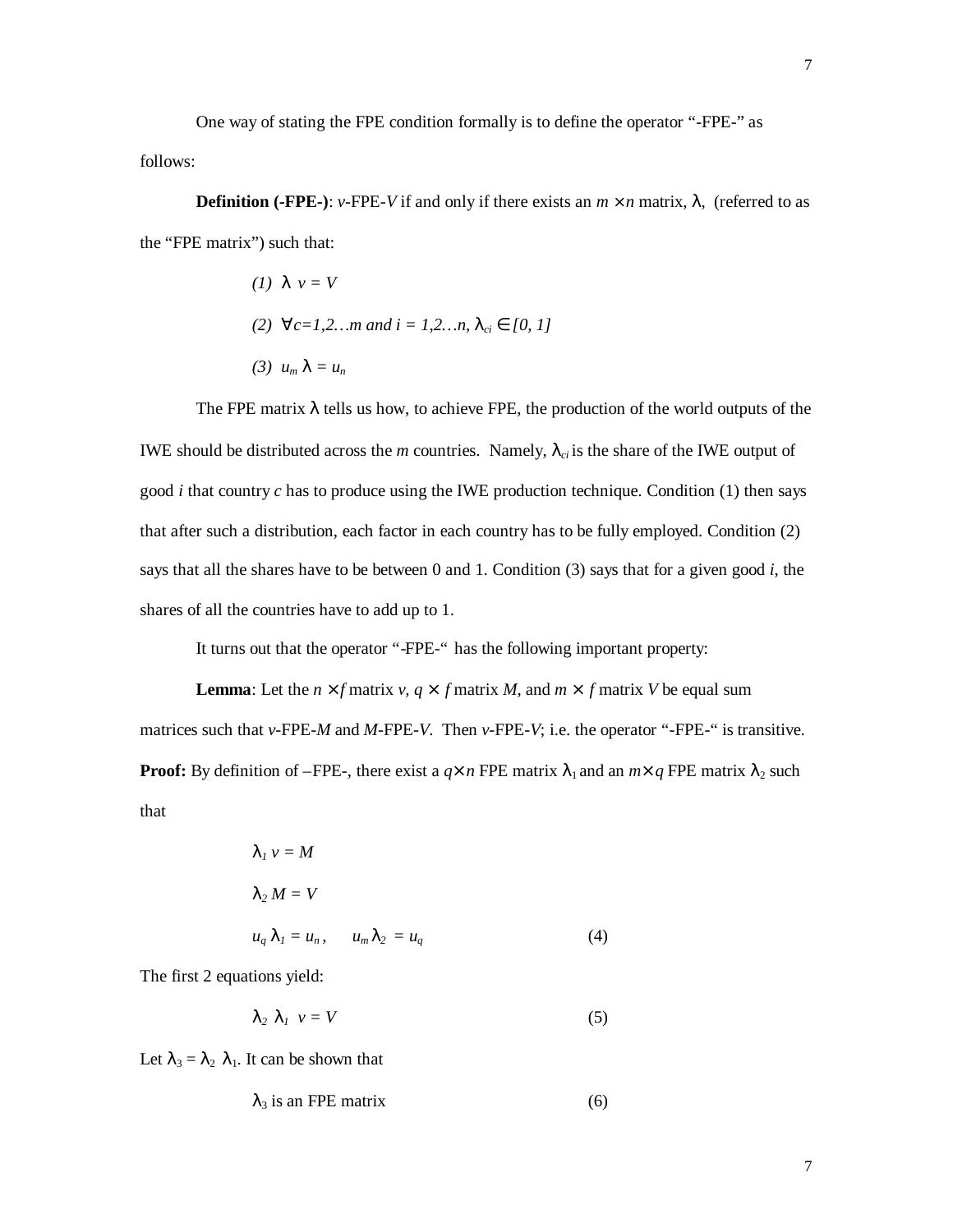(i)By definition of  $\lambda_3$ 

$$
\boldsymbol{I}_{3ci} = \sum_{p} \boldsymbol{I}_{2cp} \boldsymbol{I}_{1pi} \quad "c=1,2,...m, i=1,2,...n.
$$

For each *i*, the sum of  $I_{1pi}$  over p is 1 since  $\lambda_1$  is an FPE matrix. Therefore  $I_{3ci}$  is the weighted average of  $I_{2cp}$ , all of which lie between 0 and 1. Thus each element of the matrix  $\lambda_3$  lies between 0 and 1.

(ii)By (4), 
$$
u_m I_3 = u_m I_2 I_1 = u_q I_1 = u_n
$$

Together with (5), (i) and (ii) establish claim (6). Because *v* and *V* are equal sum matrices, *v*-FPE-*V*. QED

Next, I need to define "lens", and formalize the "lens condition". The definitions below follow Deardorff (1994).

**Definition (lens):** Let *a* be an *n*  $\hat{ }$  *f* matrix. The lens spanned by the row vectors of *a* is defined to be:

> $L(a) = \{ x \hat{\mathbf{I}} \hat{\mathbf{R}}^f : x = b \hat{\mathbf{a}} \text{ for some } 1 \text{ and } 1 \text{ for } b \text{ such that }$  $b_k \hat{\mathbf{I}}$  [0,1]  $^{\prime\prime}$   $k = 1, 2, ..., n$ }

When there are only 2 factors, the row vectors of *a* are 2-dimenstional, and *L(a)* can be represented by a polygon in the factor endowment box. Each side of the polygon corresponds to one row vector of *a,* and the polygon is symmetric about the diagonal of the box. <sup>7</sup>

**Definition (lens condition):** Let *v* be an *n*  $\hat{f}$  **IWE** factor usage matrix and *V* an  $m \times f$ factor endowment matrix; let *v* and *V* be equal sum matrices. Matrices *v* and *V* satisfy the lens condition if and only if  $L(V)$   $\tilde{I}$   $L(v)$ .

### **3. The Theorem, and the Intuition**

<sup>&</sup>lt;sup>7</sup> See, for example, Figure 2 of Deardorff (1994).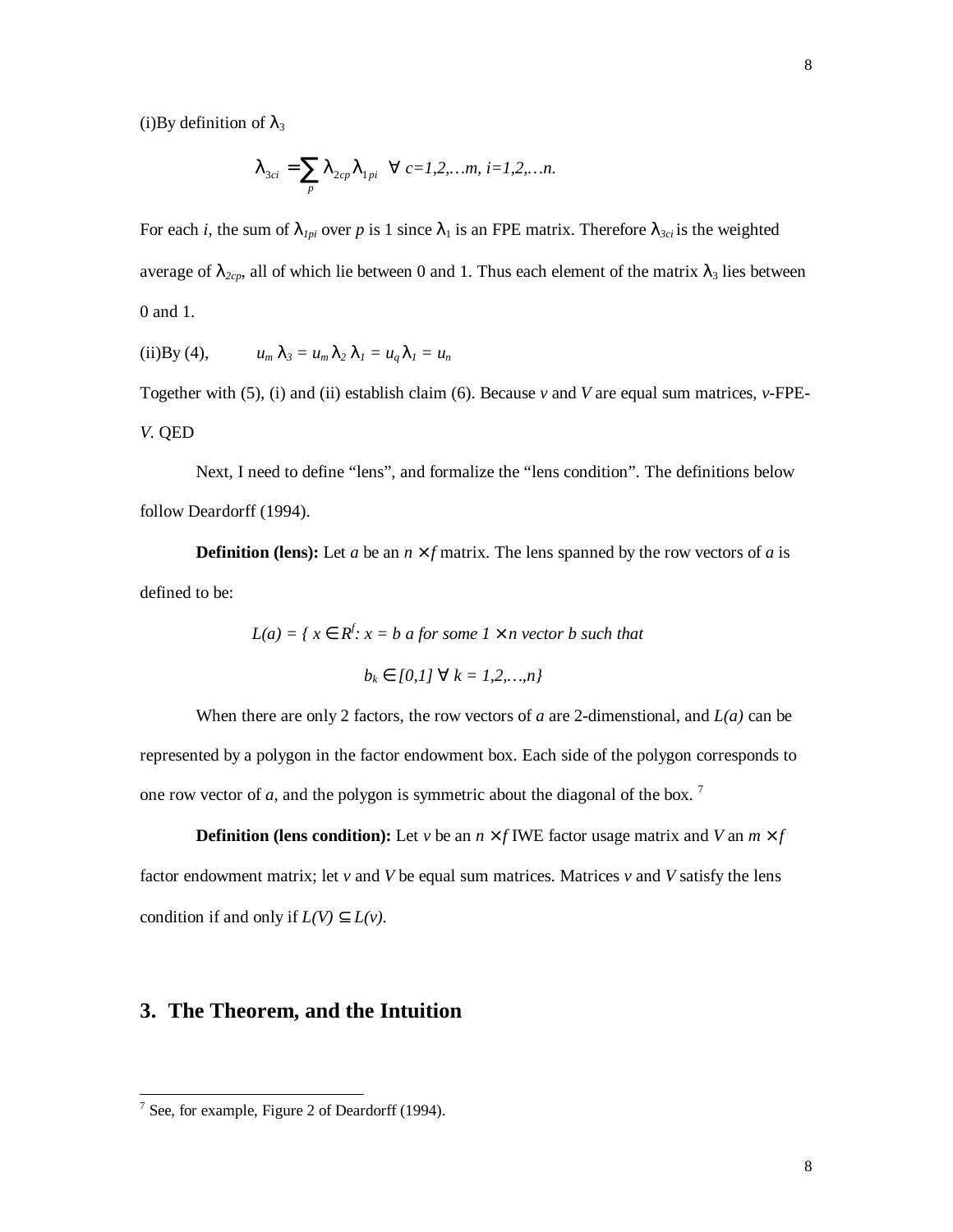**Theorem:** Let *v* be an *n* <sup> $\hat{ }$ </sup> 2 IWE factor usage matrix and *V* an  $m \times 2$  factor endowment matrix; let *v* and *V* be equal sum matrices. If  $L(V)$   $\tilde{I}$   $L(v)$ , then *v*-FPE-*V*.

Before presenting the formal proof, I consider a case with 3 countries and 4 sectors (i.e.  $m = 3$  and  $n = 4$ ). The example not only illustrates the gist of the proof, but also reveals the economic intuition behind it.



#### **Graph 1a**

Call the 2 factors capital and labor, and suppose the world endowment of capital and labor are  $V_{wk}$  and  $V_{wl}$  respectively. A 2 × 2 box can be drawn with width  $V_{wk}$  and length  $V_{wk}$ , as in Graph 1a. In the graph,  $Ov_1$ ,  $v_1v_2$ ,  $v_2v_3$  and  $v_3O^*$  are the row vectors of the 4  $\times$  2 IWE factor usage matrix *v*, and represent good 1 through good 4 respectively. The polygon  $Ov_1v_2v_3O^*$  is the upper half of the lens  $L(v)$ .<sup>8</sup> Similarly, OV<sub>1</sub>, V<sub>1</sub>V<sub>2</sub>, and V<sub>2</sub>O<sup>\*</sup> are the row vectors of the 3 × 2 factor endowment matrix *V*, and represent country 1 through country 3 respectively. The polygon  $OV_1V_2O^*$  is the upper half of the lens  $L(V)$ .

-

<sup>&</sup>lt;sup>8</sup> Because the lens  $L(v)$  is symmetric about the diagonal of the box, I focus on what happens above the diagonal.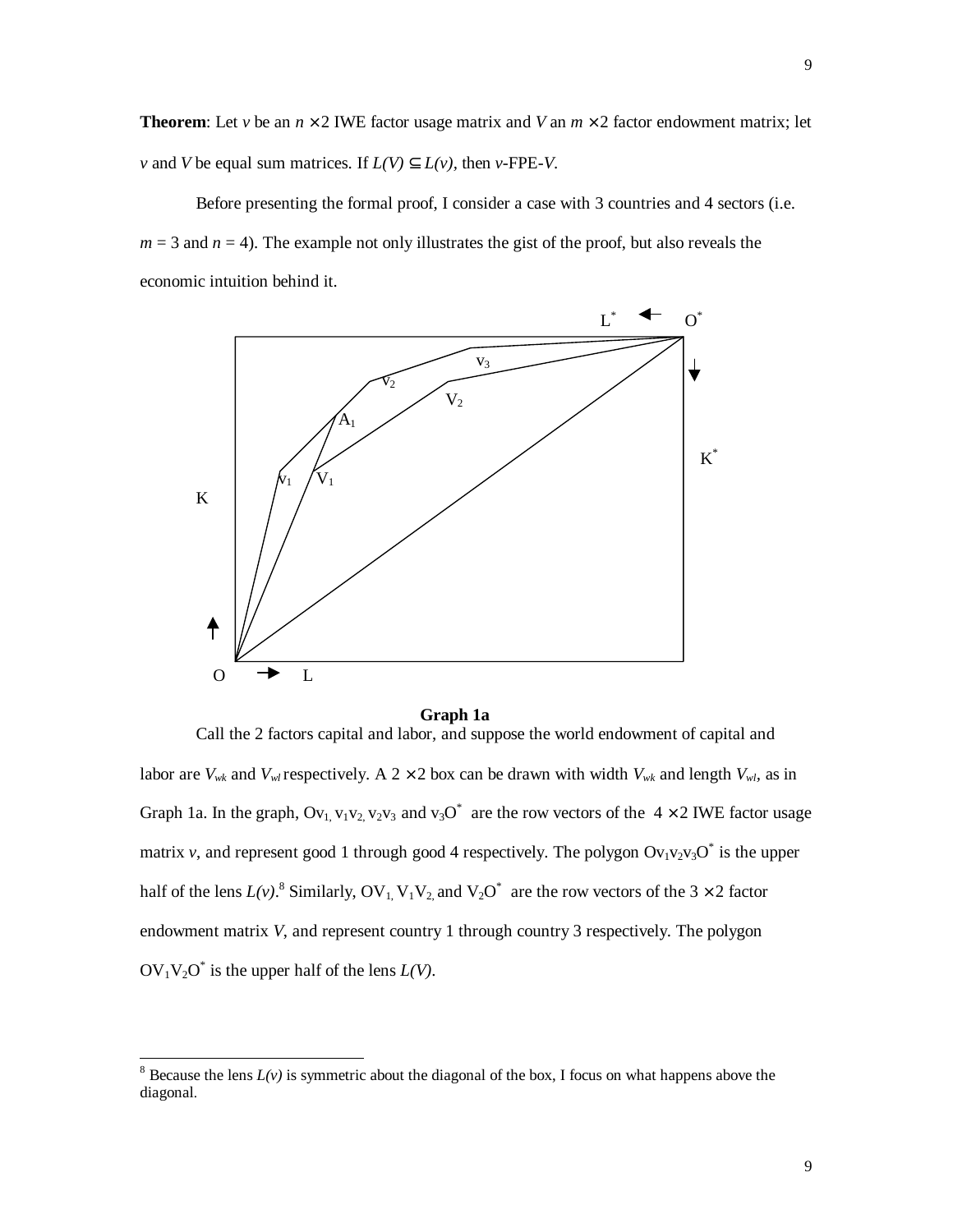



The logic of the proof is as follows. First, I construct an intermediate lens  $L(M)$  such that *L(V)*  $\hat{I}$  *L(M)*  $\hat{I}$  *L(v)*. Second, I show that *v*-FPE-*M*. Third, I use a proof-by-induction argument to show that *M*-FPE-*V*. Finally, I apply the Lemma to show that *v*-FPE-*V*.

Extend OV<sub>1</sub> so that it intersects the polygon Ov<sub>1</sub>v<sub>2</sub>v<sub>3</sub>O<sup>\*</sup> at A<sub>1</sub>. The polygon OA<sub>1</sub>v<sub>2</sub>v<sub>3</sub>O<sup>\*</sup> is the upper half of a new lens spanned by  $OA_1$ ,  $A_1v_2$ ,  $v_2v_3$  and  $v_3O^*$ . Denote this lens by  $L(M)$ . Clearly  $L(M)$  lies within  $L(v)$  but contains  $L(V)$ . Also, make the standard proof-by-induction assumption that the Theorem holds for the case of  $m = 2$ . Call this Assumption (X).

First of all, imagine a new world with the same sectors but 4 fictional countries, as shown in Graph 1b. In this world, the IWE factor usage matrix is still  $v$ , but the factor endowment matrix is *M*. Namely, the factor endowments of countries 1', 2', 3' and 4' are OA<sub>1</sub>, A<sub>1</sub>v<sub>2</sub>, v<sub>2</sub>v<sub>3</sub> and v<sub>3</sub>O<sup>\*</sup> respectively. It is straightforward to achieve FPE in this world. Country 1' produces good 1 and a share  $(v_1A_1/v_1v_2)$  of the IWE output of good 2. Country 2' produces the remaining share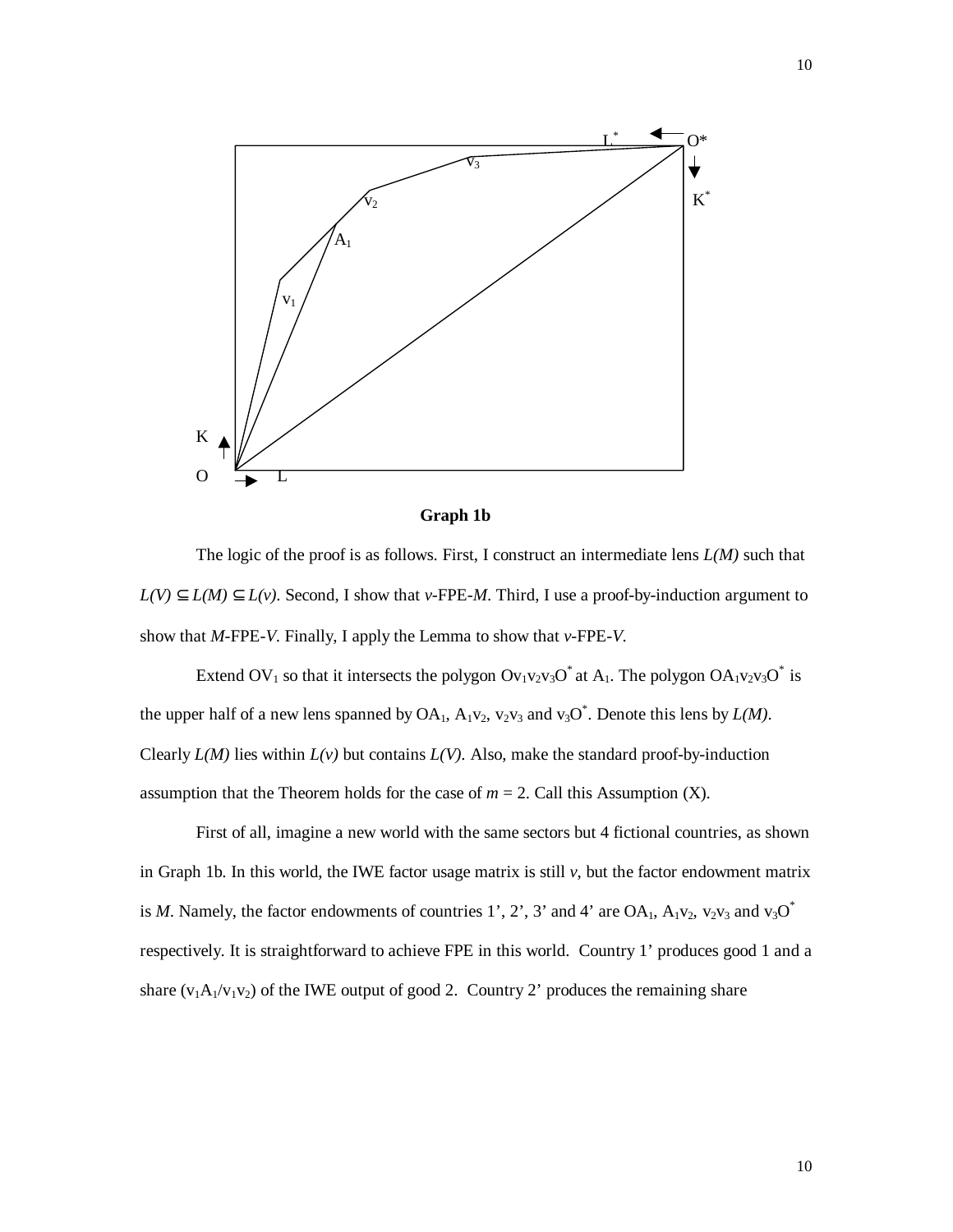$(A_1v_2/v_1v_2)$  of the IWE output of good 2. Country 3' produces good 3 and country 4' produces good 4. <sup>9</sup> Therefore *v*-FPE-*M*.



Second, consider another world shown in Graph 1c, where there are 4 fictional sectors and the same 3 original countries. The factor endowment matrix here is still *V*, but the IWE factor usage matrix is *M*. Namely, the factor usage vectors of sectors 1', 2', 3' and 4' are  $OA_1$ ,  $A_1v_2$ ,  $v_2v_3$  and  $v_3O^*$  respectively.<sup>10</sup> To achieve FPE in this world, I could assign country 1, the most capital-abundant country, to produce nothing but good 1', the most capital-intensive good. By the construction of this new world, the factor usage vector of good 1' is proportional to, and at least as large as, the factor endowment vector of country 1, and therefore the factors of country 1 are fully employed. Now all I need to do is to assign the production of the remaining IWE outputs (whose factor usage vectors are  $V_1A_1$ ,  $A_1v_2$ ,  $v_2v_3$  and  $v_3O^*$ ) to the remaining 2 countries ( $V_1V_2$ and  $V_2O^*$ ), and I know I can do that by Assumption (X). Therefore  $M$ -FPE-V.

The corresponding FPE matrix is in Appendix A. Of course, this is only one of the many possible allocations.

<sup>10</sup> Notice that the row vectors of *M* play the role of fictional countries in proving *v*-FPE-*M*, and now they play the role of fictional sectors.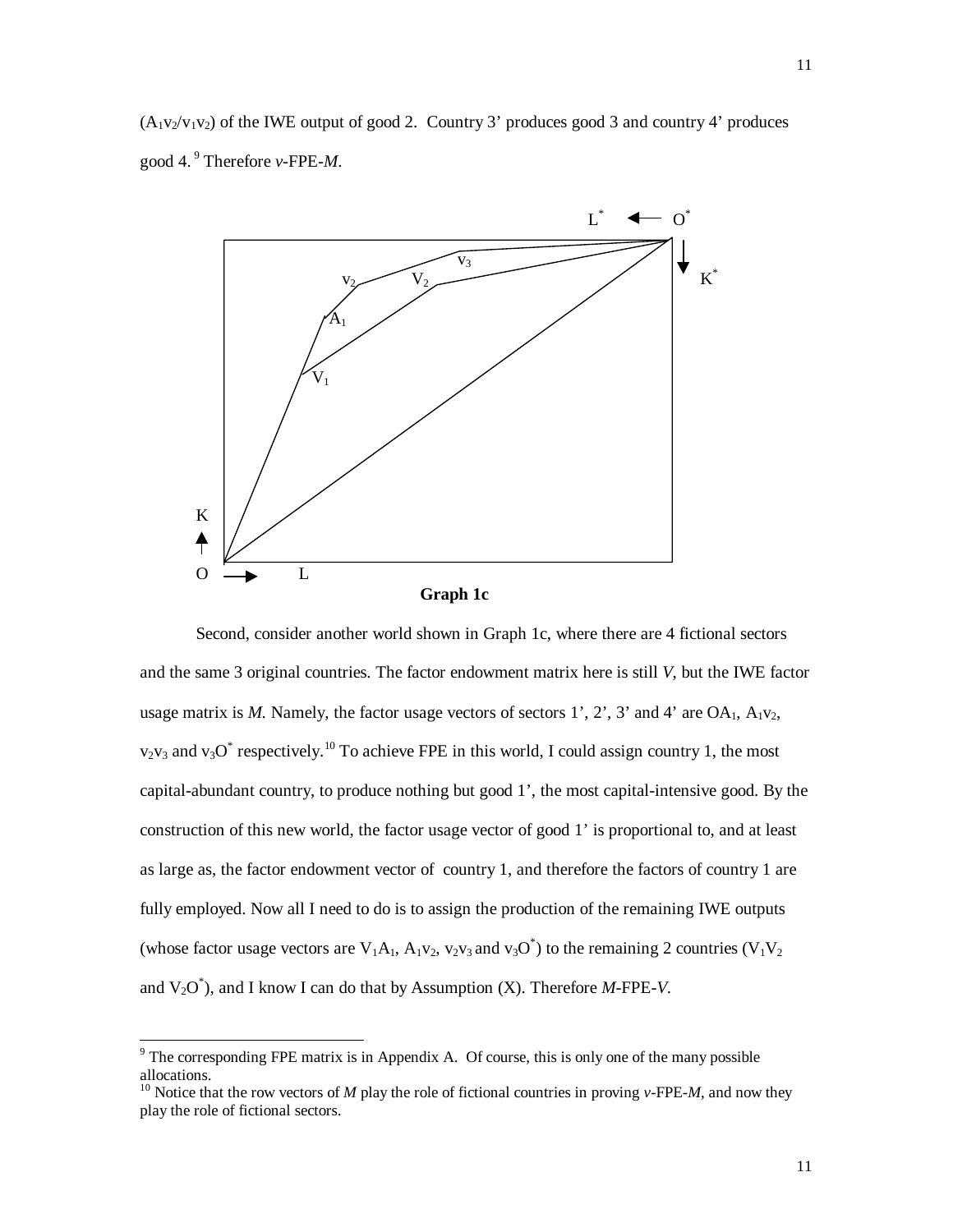Finally, with *v*-FPE-*M* and *M-*FPE*-V*, the Lemma can be applied to show that *v-*FPE*-V*.

## **4. The Proof**

The proof is closely related to Graph 2. Denote the row vectors of the  $n \times 2$  IWE factor usage matrix *v* by  $Ov_1$ ,  $v_1v_2$ , ...,  $v_{n-1}O^*$ , as in Graph 2, and similarly those of the  $m \times 2$  factor endowment matrix  $V$  by  $OV_1$ ,  $V_1V_2$ , ...,  $V_{m-1}O^*$ .



The proof is by induction.



#### **(B). Assume that the Theorem holds for all** *n* **and** *m***-1**. If it can be shown that the

Theorem holds for all *n* and *m*, I am home.

As in Graph 2, extend OV<sub>1</sub> to intersect the polygon  $Ov_1v_2...v_{n-1}O^*$  at  $A_1$ . Without loss of generality, assume that point  $A_1$  is on  $v_{k-1}v_k$ . Let  $\boldsymbol{a} = v_{k-1}A_1/v_{k-1}v_k$  ( $\boldsymbol{a} \hat{\boldsymbol{I}}(0, 1)$ ). It is straightforward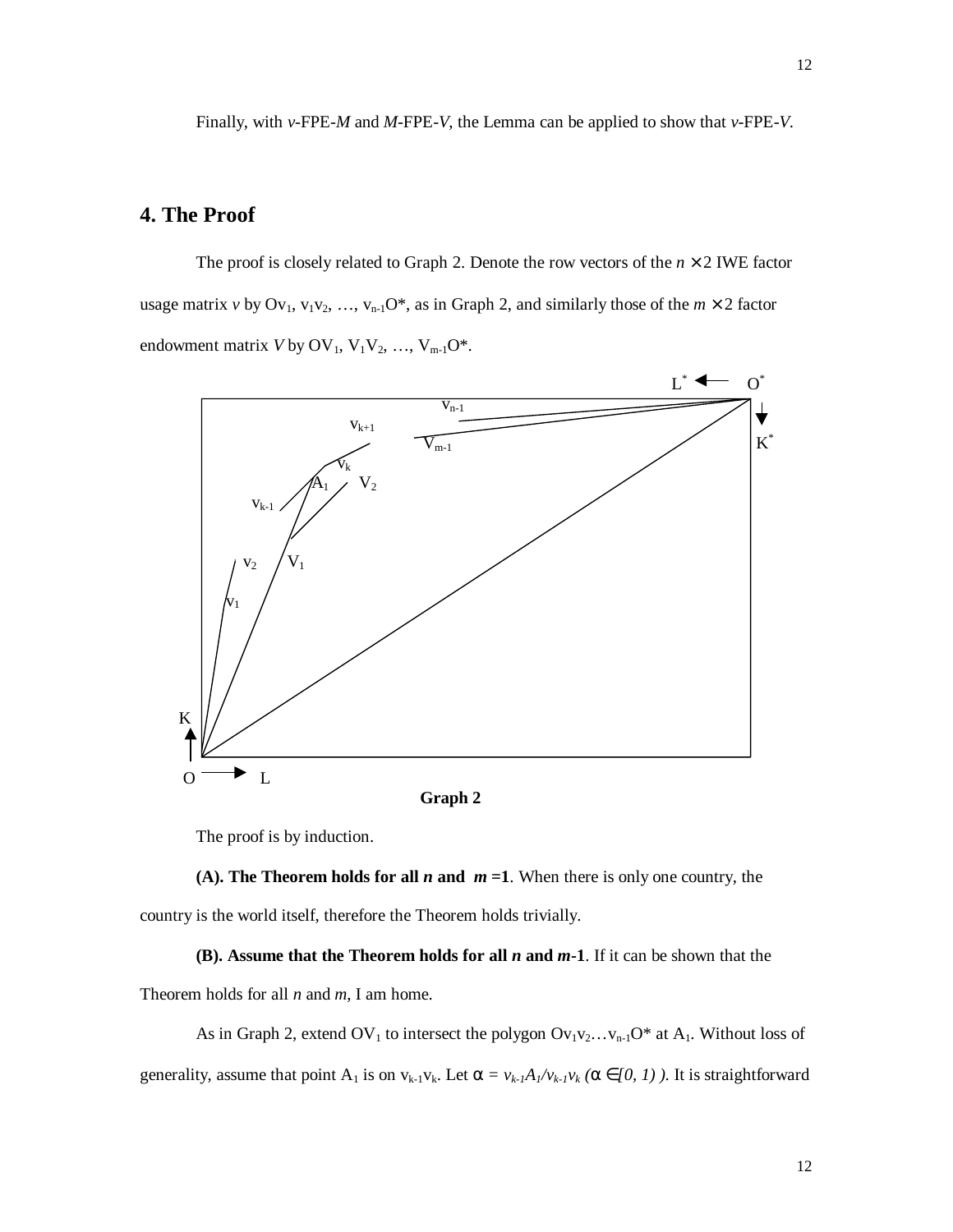to check that the  $(n-k+2) \times 2$  matrix with row vectors OA<sub>1</sub>, A<sub>1</sub>v<sub>k</sub>, v<sub>k</sub>v<sub>k+1</sub>, ... v<sub>n-1</sub>O<sup>\*</sup> (denote the matrix by  $M$ ) is an "equal-sum" matrix to both  $v$  and  $V$ .

#### **(C)** *v***-FPE-***M.*

**Proof:** By examining Graph 2, the following  $(n-k+2) \times n$  matrix can be constructed:

14 243 14 243 *k n k n k* − − − − = 2 0 0 .. 1 0 1 .. 0 0 .. .. 0 .. .. 0 .. 0 .. 0 0 1 .. 0 0 0 .. 0 1 0 .. 0 0 1 .. 1 0 .. 0 0 1 *a a l*

Noting that  $A_I v_k = (I - a) v_{k_I} v_k$ , it is easy to check that  $\lambda$  is the FPE matrix needed so that *v*-

FPE-*M*; namely,  $I v = M$ ,  $u_{n-k+2} I = u_n$ , and  $I_{ci} \hat{I} [0,1]'' c$ , *i*. QED

#### (**D)** *M***-FPE-***V*

**Proof**: Let  $\mathbf{b} = O(V_1/OA_1, \mathbf{b}) \mathbf{\hat{I}}$  (0,1]. Then  $V_1A_1 = (1 - \mathbf{b}) OA_1$ .

Consider the following  $(n-k+2) \times 2$  matrix *M<sub>1</sub>* and  $(m-1) \times 2$  matrix *W*:

$$
M_{1} = \begin{pmatrix} V_{1}A_{1} \\ A_{1}v_{k} \\ \dots \\ V_{n-1}O^{*} \end{pmatrix} \text{ and } W = \begin{pmatrix} V_{1}V_{2} \\ V_{2}V_{3} \\ \dots \\ V_{m-1}O^{*} \end{pmatrix}.
$$

It is easy to check that they are "equal-sum" matrices. Therefore, by (B), there exists an  $(m -1) \times$ *n* FPE matrix  $\lambda$ ' such that  $M_1$ -FPE-*W*.

Partition  $\lambda$ ' as :

$$
I' = \underbrace{\begin{pmatrix} I_1 & I_{-1} \end{pmatrix}}_{1}
$$

Since  $\lambda$ ' is an FPE matrix, we have:

$$
u_{m-1} \mathbf{1}_I = I
$$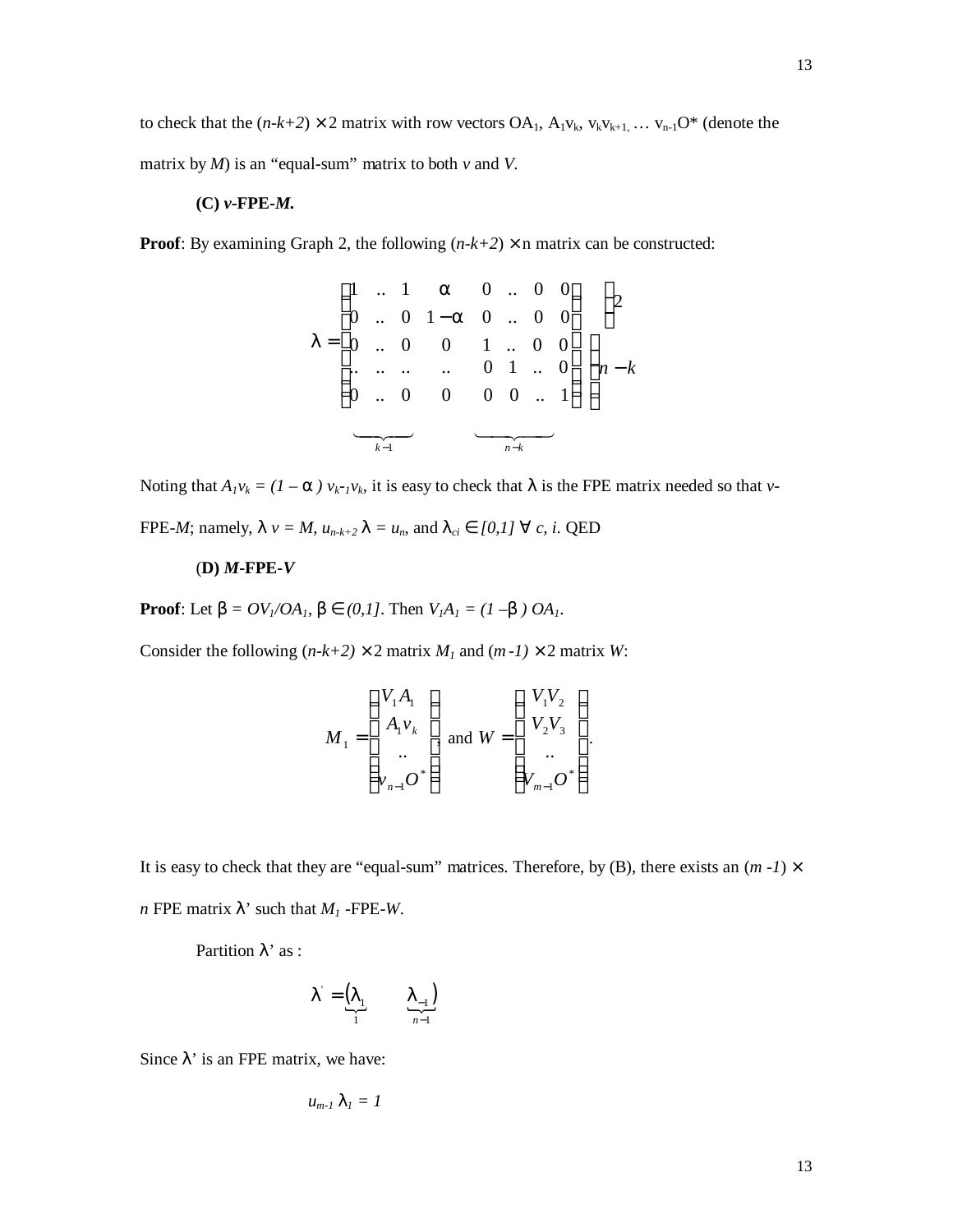$$
u_{m-1} I_{-1} = u_{n-1} \tag{7}
$$

Now I want to show that the following  $m \hat{i}$  n matrix is the FPE matrix needed so that M-FPE-*V*:

$$
I^{\prime\prime} = \underbrace{\begin{pmatrix} \mathbf{b} & 0 \\ (1 - \mathbf{b})\mathbf{I}_1 & \mathbf{I}_{-1} \end{pmatrix}}_{\mathbf{f}} \mathbf{M} = \underbrace{\begin{pmatrix} \mathbf{b} & 0 \\ (1 - \mathbf{b})\mathbf{I}_1 & \mathbf{I}_{-1} \end{pmatrix}}_{\mathbf{h} = \mathbf{h}} \mathbf{M} = \begin{pmatrix} \mathbf{b}O\mathbf{A}_1 \\ \mathbf{I}'\mathbf{M}_1 \end{pmatrix} = \begin{pmatrix} \mathbf{0}V_1 \\ W \end{pmatrix} = V,
$$

where the second equality uses the fact that  $(I - \mathbf{b})$   $OA_I = V_I A_I$ , and the third equality follows from the definition of β and that λ' is an FPE matrix.

(II) 
$$
u_m I' = (I \ u_{m-l}) \underbrace{\begin{pmatrix} \mathbf{b} & 0 \\ (1-\mathbf{b})I_1 & I_{-1} \end{pmatrix}}_{1}
$$
  
=  $(\mathbf{b} + (1-\mathbf{b})(u_{m-1}I_1) \ u_{m-1}I_{-1}) = (1 \ u_{n-1}) = u_n$ 

where the third equality uses equation (7).

(III) It is straightforward to check that each element of  $\lambda$ <sup>'</sup> is in [0,1].

By (I) (II) and (III), I have shown that λ'' is the FPE matrix needed so that *M*-FPE-*V*. QED

$$
(E) v\text{-} \mathrm{FPE-V}
$$

**Proof:** The Lemma, together with (C) and (D), implies that *v-*FPE-*V*. QED

## **Conclusion**

This paper proves the sufficiency of the lens condition for FPE in the case of 2 factors. Together with the work of Deardorff (1994) and Demiroglu and Yun (1997), this result helps form a clear picture: the lens condition is sufficient for factor price equalization in the case of 2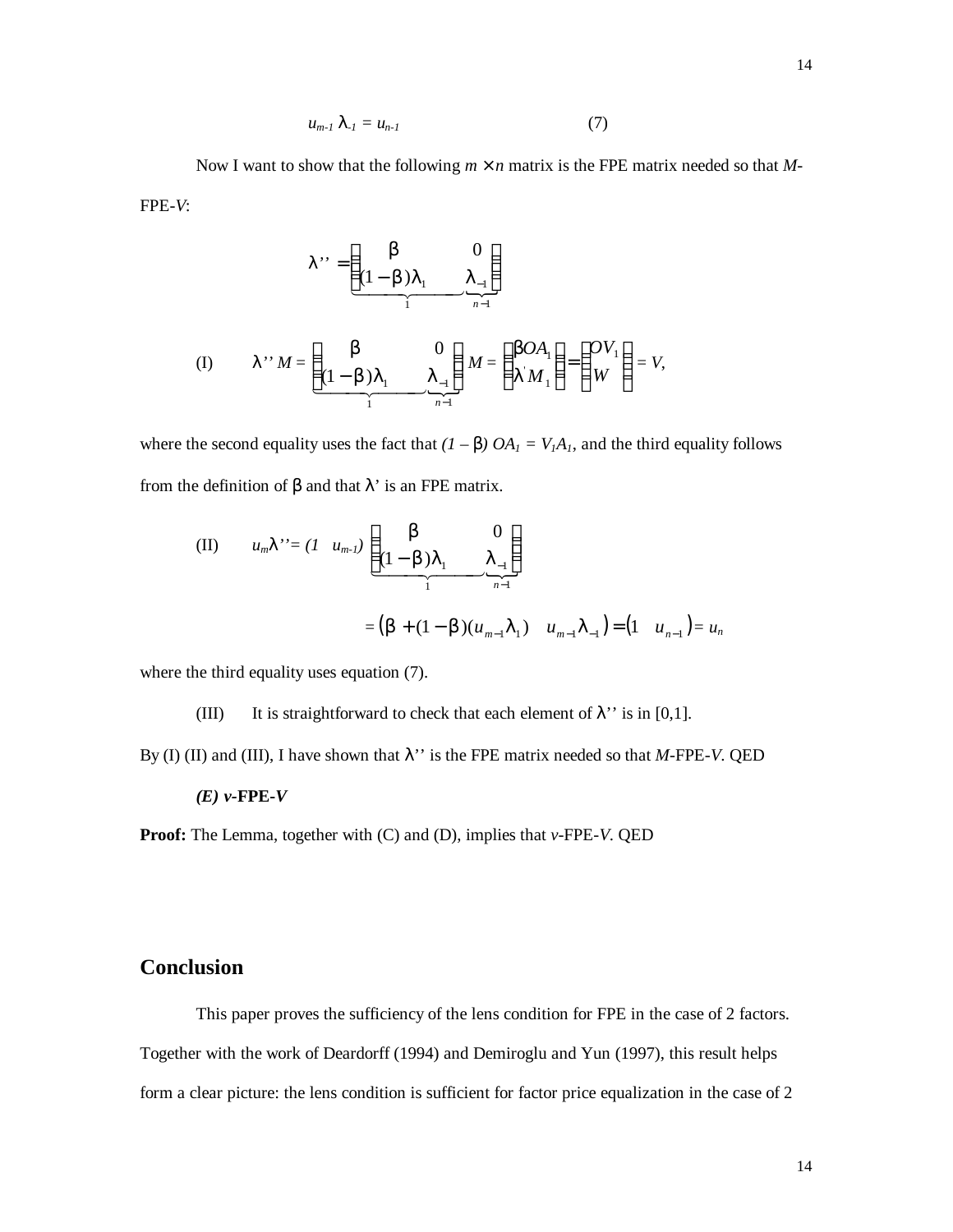countries,<sup>11</sup> 2 factors, or 2 goods. <sup>12</sup>When there are more than 2 factors, Demiroglu and Yun (1997) show that the lens condition may be insufficient for FPE by providing 2 counter examples, both involving 3 factors.

Moreover, this result justifies the use of the 2-dimensional factor endowment box to analyze factor price equalization for an arbitrary number of countries and goods. In addition, this result serves as the theoretical foundation for meaningful empirical work. One such example is Debaere and Demiroglu (1998), who assess the similarity of country endowment proportions using 2 factors, capital and labor.

### **References:**

l

- [1] Blackorby, Charles., Schworm, William. and Venables, Anthony(1993). Necessary and Sufficient Conditions for Factor Price Equalization. *Review of Economic Studies* 60, 413-434.
- [2] Brecher, R.A., and Choudhri, E.U. (1988). The factor content of consumption in Canada and the United States: A two-country test of the Heckscher-Ohlin-Vanek model. In Feenstra, R.C.(Ed.), *Empirical Methods for International Trade*. MIT Press, Cambridge.
- [3] Davis, Donald R. and Weinstein, David E. (1998) An Account of Global Factor Trade. *Mimeo*, the University of Michigan.
- [4] Deardorff, A.V. 1994. The Possibility of Factor Price Equalization: Revisited, *Journal of International Economics* 36, 167 –175.
- [5] Debaere, Peter and Demiroglu, Ufuk (1998). On the similarity of country endowments and factor price equalization. *Mimeo*, the University of Michigan.

 $11$  The sufficiency in the case of 2 countries is proved in Deardorff (1994).

 $12$  The sufficiency in the case of 2 goods is proved in Demiroglu and Yun (1997).